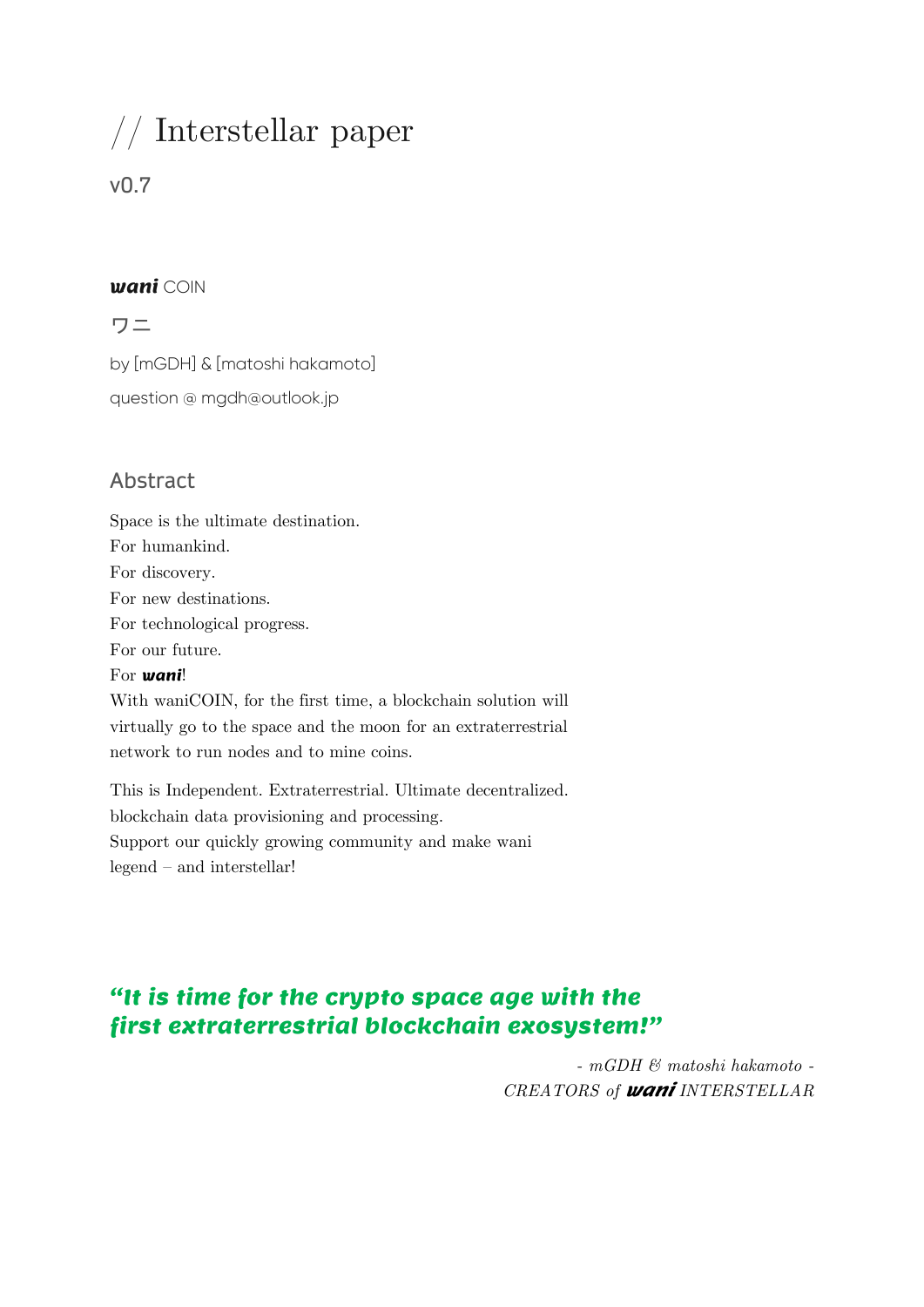## the motivation

Space has been the ultimate destination for generations of humankind. Now is finally the time to conquer space. Private space pioneers from SpaceX, BlueOrigin, and Virgin Galatic will soon enable everyone to fly into space. Space stations, the moon, and soon Mars will become other achievable destinations and quickly establish themselves as human outposts. Humankind has always tried to discover new countries, new continents, new borders, and destinations. This development is driven by daring and the spirit of discovery. This rapid development is accompanied by a large number of newly emerging solutions for logistics, transport, provision of resources, technology, etc.

Wani is pioneering extraterrestrial blockchain infrastructure. Wani is the first provider of cryptographic data and payment processing in space - finally, right to the moon - not just for coin valuations.

This step enables an alien crypto network solution with global access for everyone. The result is the first exosystem, which ranges from payment solutions and decentralized financing to smart contracting and even alien NFTs. This represents complete disruption and full decentralization, combined with the ultimate independence for distributed ledger systems.

We call ourselves and supporters waninauts - enthusiasts about space, technology, and cryptos. We create the next big step ahead for a global, independent, extraterrestrial decentralized payment solution for everyone.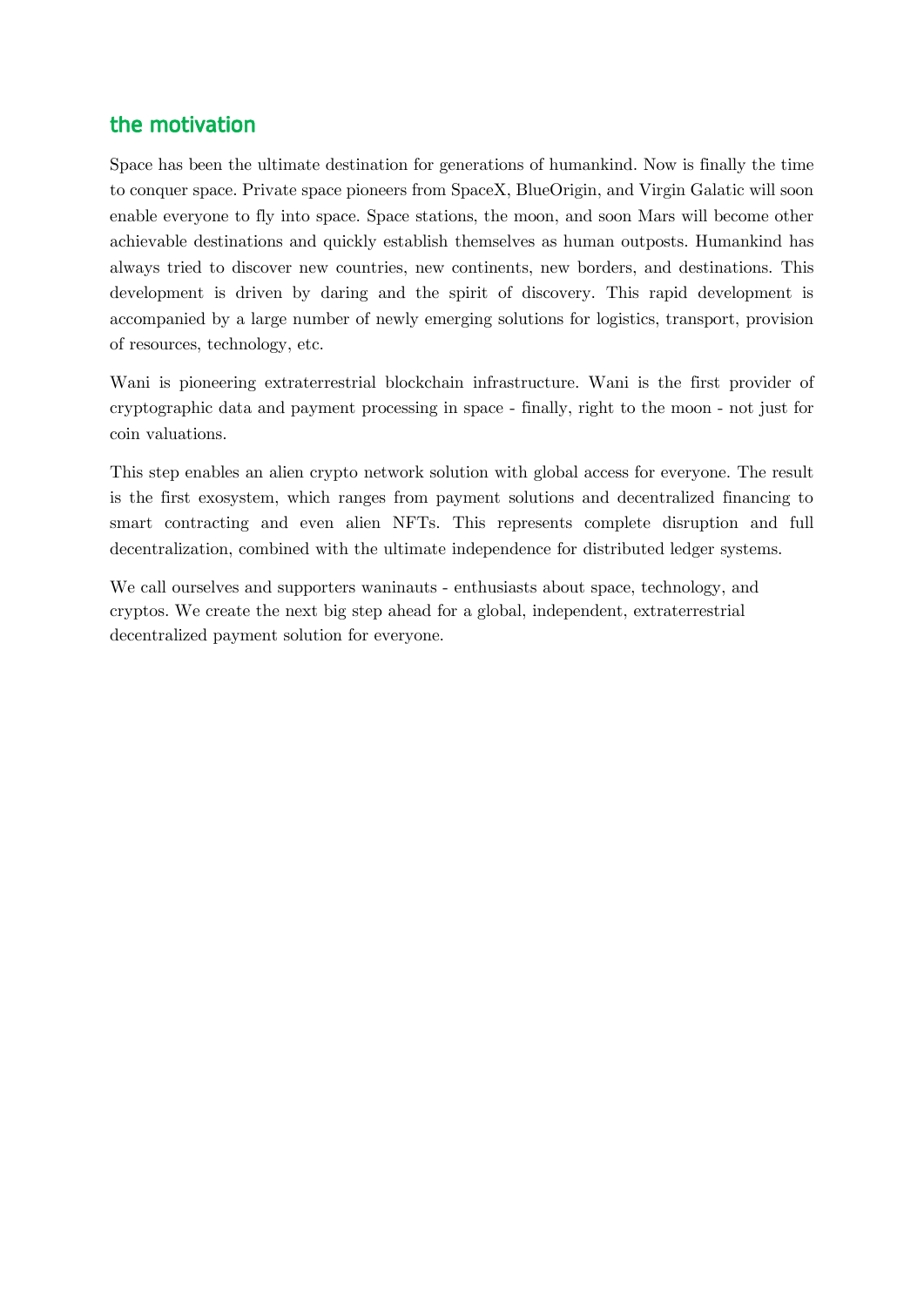#### the vision

the first extraterrestrial blockchain ecosystem

It's time for an extraterrestrial blockchain solution. Independent of space and time. Free and accessible from anywhere. It's time for wani INTERSTELLAR. The first COIN that really flies to the moon and constitutes the backbone for all established blockchain solutions to be stored in space.

#### SATELLITE BASED

The wani network is satellite-based. Accessible for everyone. Redundant nodes run on several satellites, and relay stations and (essential) mining capacities are available. This means that blockchains can continue to operate even if terrestrial blockchain processing capacities fail.

In general, satellites are the ultimate solution for a decentralized ledger system:

Solar-supported energy generation allows independent operation, and the positioning in space reduces potential restrictions. At the same time, it increases the security of blockchain operations and thus the continuity of processed transactions. In this way, a quasi-permanent, infinite, and independent operation of various blockchain solutions can be guaranteed, with access options from anywhere - the earth, the space, the moon, and the stars.

The rapidly developing satellite technology supports our development. Both the creation and the transport into space are increasingly provided by cost-effective solutions from companies such as SpaceX or start-ups such as SpinLaunch, with undreamt-of possibilities due to their efficiency.

#### TO THE MOON…AND MARS

The wani network becomes truly extraterrestrial when nodes eventually exist on the Moon and Mars. Basically, identical setups are possible here, as in our satellites. However, these solutions can be more prominent and, therefore, more powerful. This creates the opportunity for additional mining power.

#### EXTRTERRESTRIAL CONSENSUS NETWORK (ExCN)

A consensus algorithm is used to validate a blockchain transaction. This feature is essential for decentralized, self-regulated systems and it guarantees the safety and immutability of the blocks added to the blockchain. Wani aims to support both proof-of-work and proof-of-stake concepts. In addition, it will also encourage hybrid solutions for the first time, which also include the location of a miner. This novel approach can reduce the risk of 51% attacks. A combination of proof-of-stake with proof-of-location (PoL) solutions should prove to be advantageous due to their clever usage of required resources.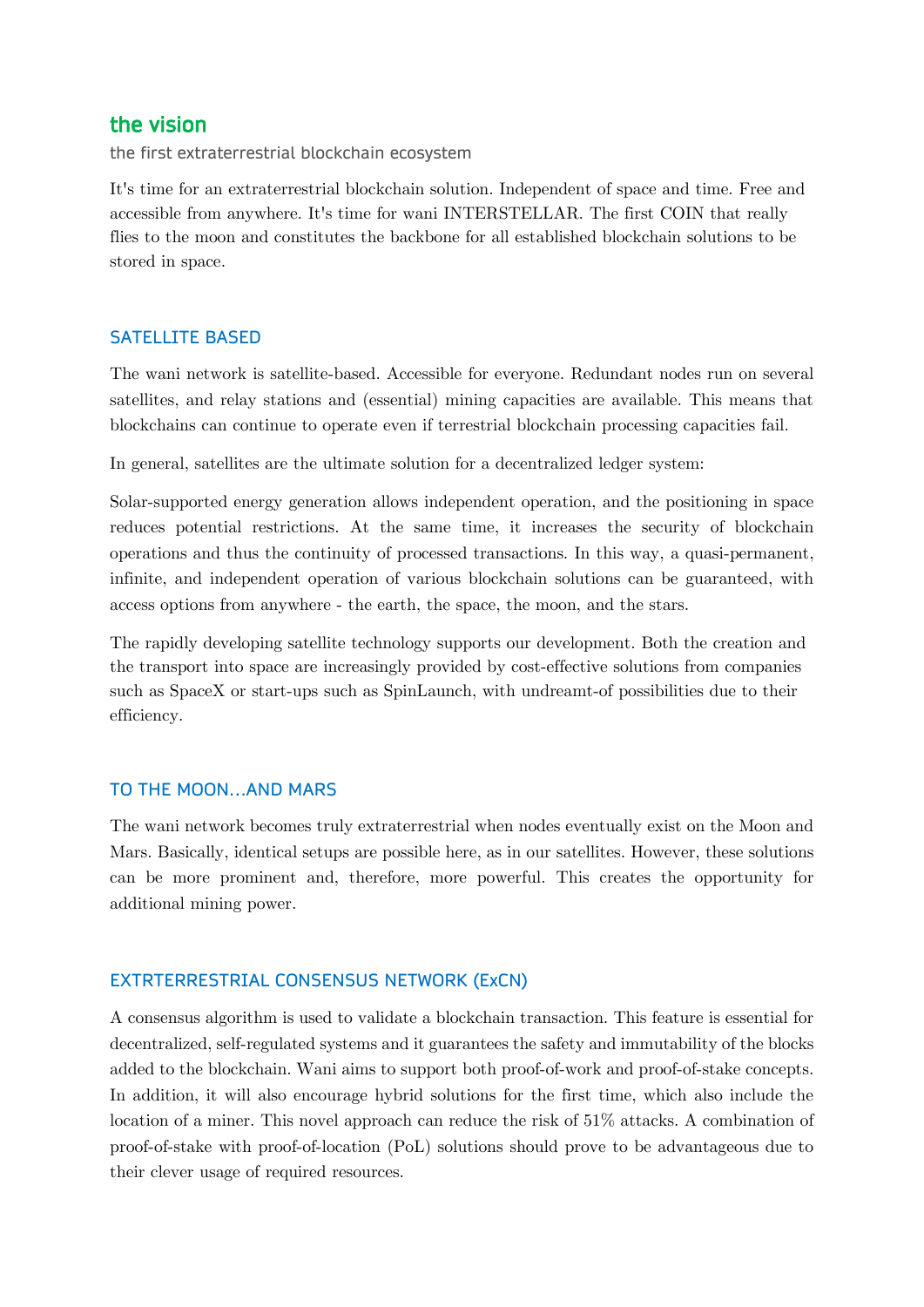## the network

shiba, doge, wani & co

The interstellar network is intended to support various cryptocurrencies and contribute to their further dissemination. Therefore, wani is not a dogecoin killer but a supporter. Wani INTERSTELLAR is the engine of the dissemination and utilization of cryptocurrencies in the infinite expanse of space and at the same time accessible to the inhabitants of the earth. The blockchains BTC, ETH, and BNB also find a home in our network and thus a protected resource of last resort for the permanent provision of processed transactions.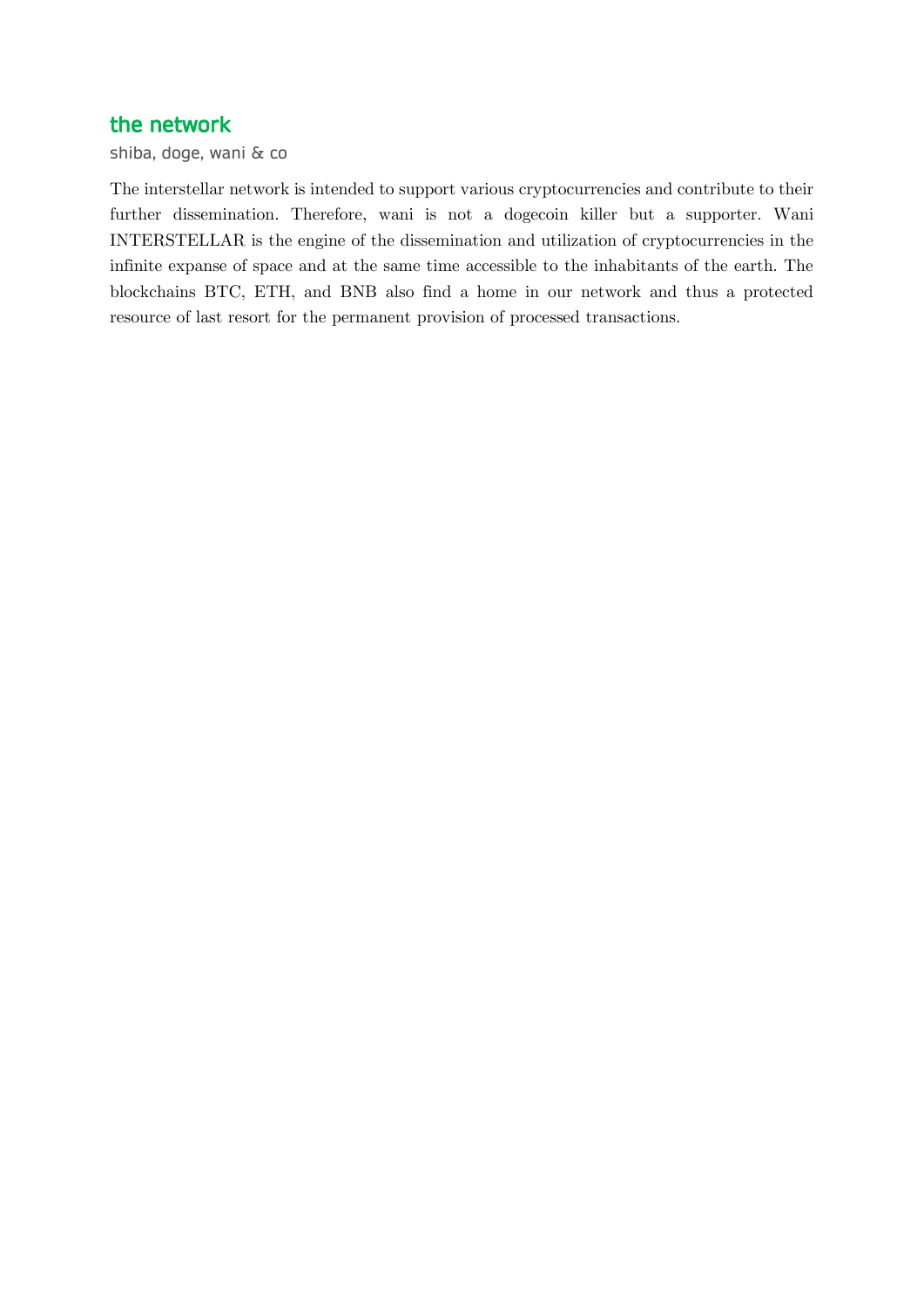## the coin

\$WANI

We start with **SWANI** on the Ethereum and Binance network. Why two networks? Because both have different advantages and disadvantages. Ethereum is the mother of all smart contract solutions for the blockchain: Fully decentralized, independent, contributor-based, and extensively established, ETH State is often the kind of thing when it comes to innovations in the field of DeFi and NFTs. At the same time, due to their high popularity, the transaction fees have recently been partly not insignificant. As a result, investment decisions are no longer worthwhile, especially for small investors.

The Binance network offers an excellent alternative to Ethereum, as it is based on the same roots. Here, the largest BNB holders ensure that the network works with a proof-of-stake mechanism. This approach enables significantly lower transaction fees, making small and medium-sized transactions feasible at a low cost.

In total, there is a supply of up to 3 billion coins in each network available, and this amount is a fixed supply that cannot be increased. In general, there is also an option of burning up to 50% of the total supply via a cold wallet approach.

With the start of the extraterrestrial processing of blocks via our network, we start our own supplementary solution to make wani COIN usable as an instrument of our extraterrestrial infrastructure.

Every owner of Wani coin will have preferred access to use wani interstellar network (win). Wani coins are also the currency for the network usage fees and provisioning of processing power.

## go and swap it

where to buy

The purchase and swap of \$ WANI are offered through Pancakeswap, Uniswap, and BLOXtime. Through cooperation with BLOXtime, you get a bonus of 10% on wani COINS.

The following pools are currently available:

ETH – WANI BNB – WANI USD0x – WANI

The following pools are planned for the future:

USDT – WANI USDC – WANI DAI - WANI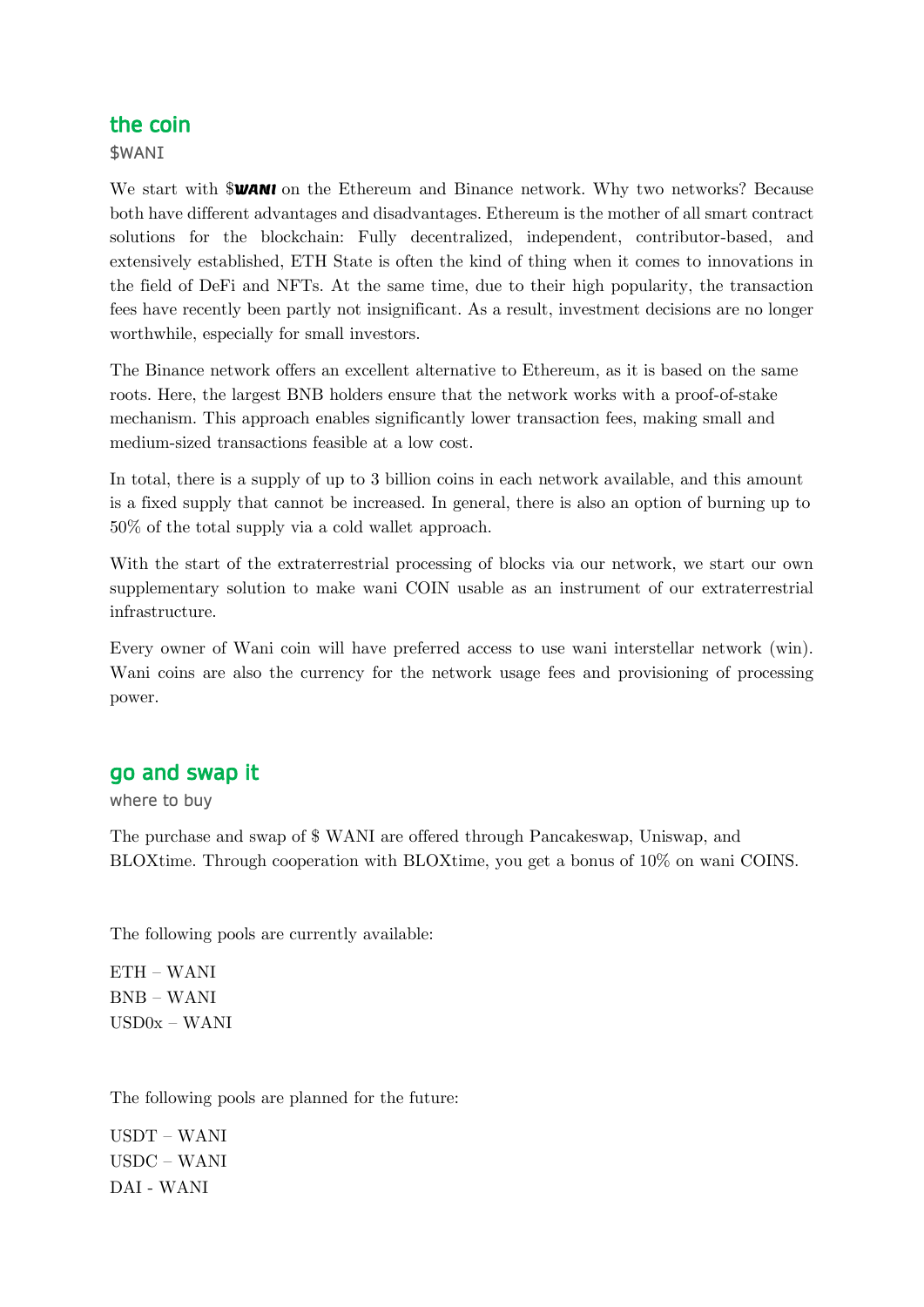# the network development fund

#### proceeds from coin sales

All proceeds from Wani sales are available to create the first interstellar blockchain solution in the world. They will be used for the ongoing operation, development, and improvement of the Wani ecosystem and exosystem. This procedure gives us enough energy actually to fly to the moon and install our hardware there.

The funding also allows us to quickly implement our own ecosystem, which combines the advantages of various systems with a particular focus on inexpensive fee structures - as we want to keep wani the highly affordable and complete disruptive solution of a decentralized intergalactic financial future.

We will soon reveal the name of this network.

# the roadmap

of wani INTERSTELLAR

- 1) Create a global terrestrial community
- 2) Get a lift into space for mining the first block in history
- 3) Setting up a permanent miner in space
- 4) Shoot up the first interstellar satellite blockchain node ever
- 5) Establish an interstellar network of satellite nodes & miners
- 6) Create a node on the moon
- 7) And hell boy (and girl) become the first blockchain node on another planet named Mars!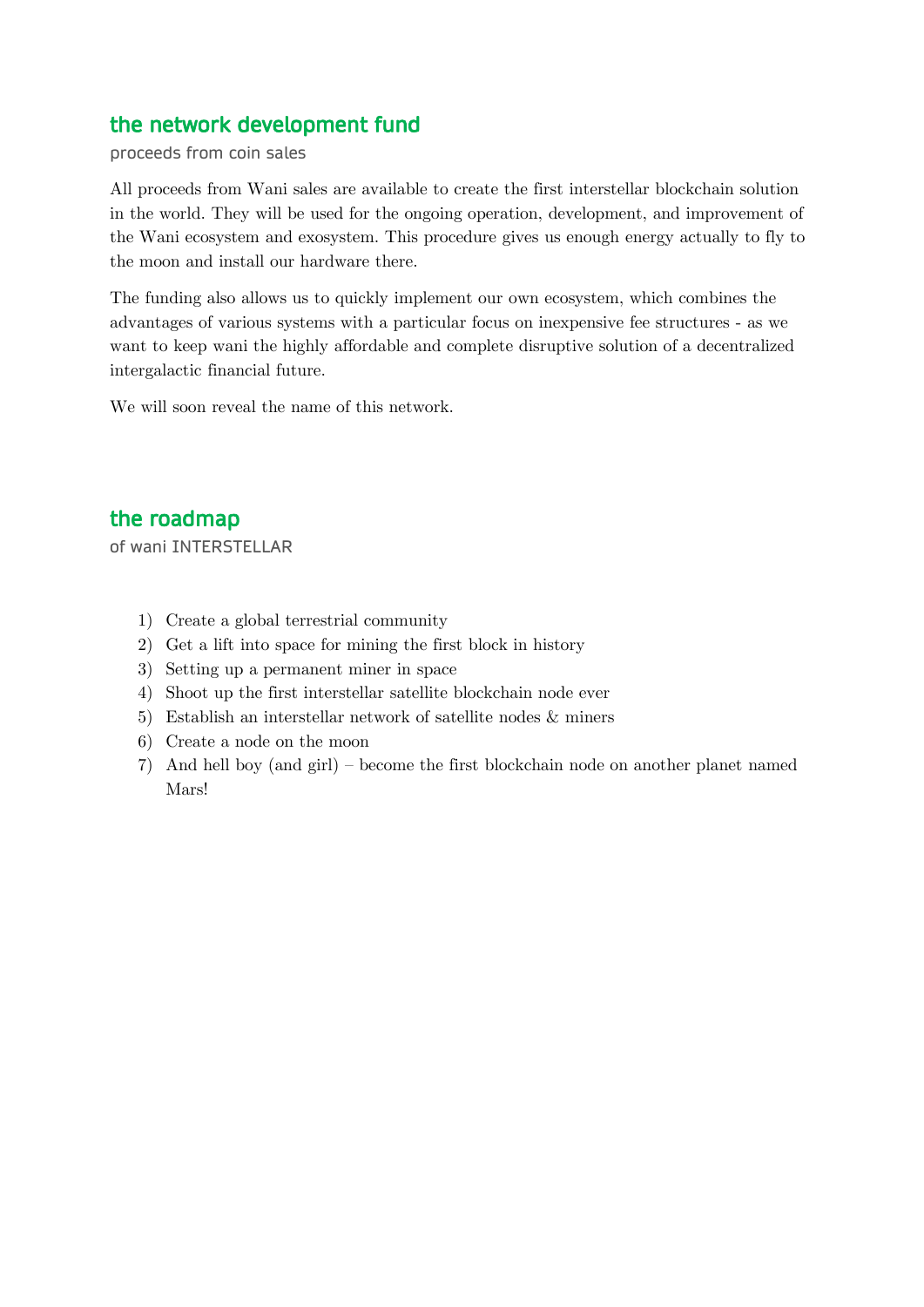# the future of wani

the interstellar foundation

The implementation and operation of the wani INTERSTELLAR network are to be coordinated by the wani FOUNDATION. In this way, the foundation can guarantee the longterm and permanent use of the network and further development.

The foundation also takes care of further alignment and planning in coordination with the wani COIN owners.

In addition, an annual developer and owner day are planned, which should be organized by the foundation so that a lively exchange between all Waninauts can be guaranteed!

# about us

We, the Waninauts, have been crypto lovers since 2014. Fascinated by the complete disruption of existing financial systems and unlimited opportunities to create intelligent, new, and innovative solutions, we contribute to revolutionizing the global finical system with just a few lines of code. We want to finally change, innovate, and revolutionize how we pay and how we invest at much better rates than ever before.

Join us!

# the Waninauts

We encourage everyone participating in wani to become a Waninaut. With the number of supporters increasing, we will host annual Waninaut events to gather, propose our progress, ideas and discuss those with all Waninauts to get feedback and develop our goals together with all Waninauts. The wani INTERSTELLAR foundation will host these events.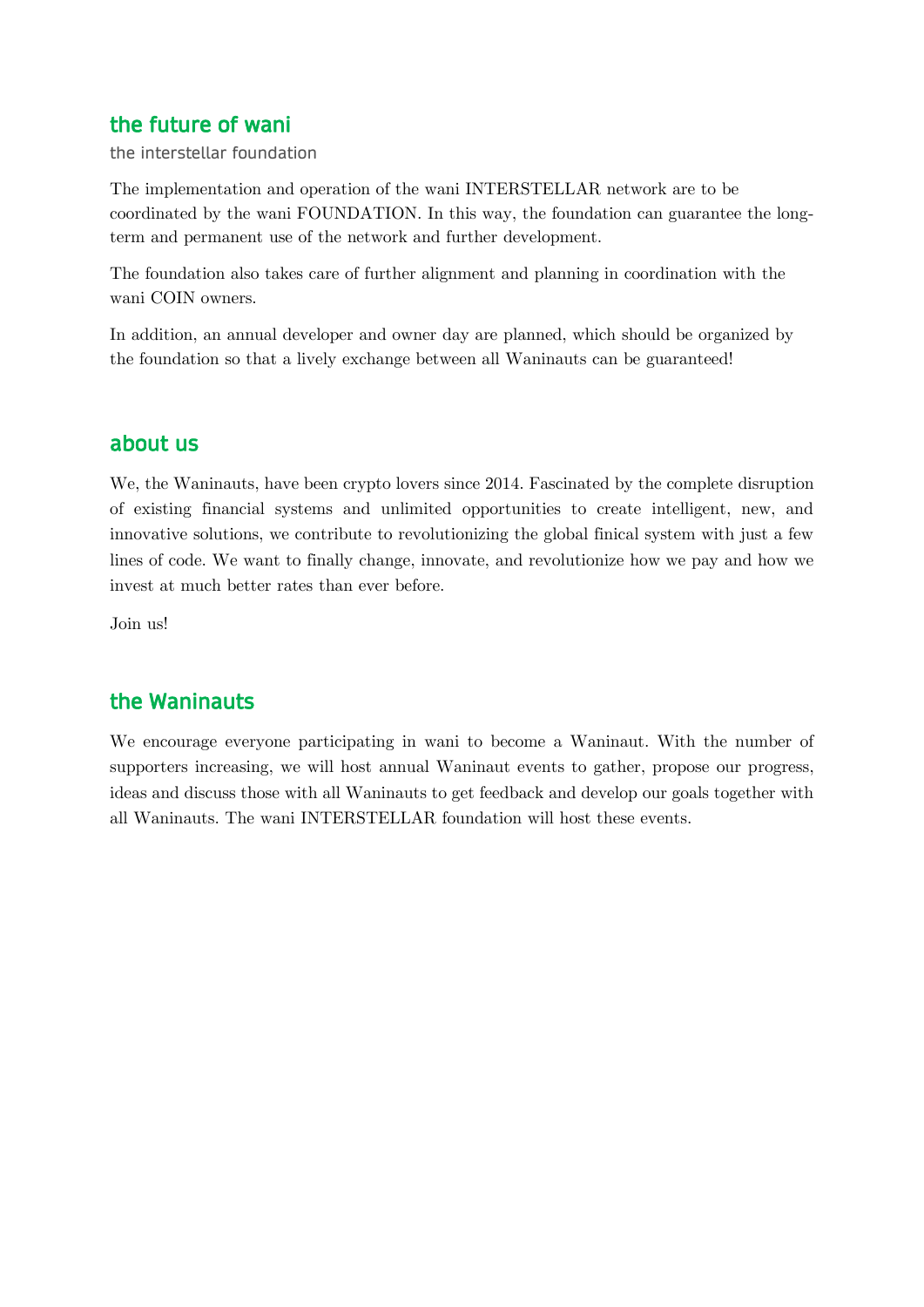# conclusion

The wani project is a pioneering vision for the new space age we quickly develop into – with no boundaries and the space as the ultimate destination. It is filled with our dreams, ideas, and hopes, and it is a journey to unchartered territories. And it is something revolutionary new – brand new!

It elevates the crypto idea virtually to the stars. Our mission is to promote decentralization for a better, sounder, more trustful ecosystem protecting us against the implosion of fiat currencies and money press-based expenditures.

Wani is the beginning of a journey we love to invite you to join and support. Let's make it huge.

We encourage and love your participation and contribution – because, without our supporters and lovers, we are nothing and lost in space!

Let's fly to the moon!

Your mGDH  $\&$  matoshi *CREATORS of WANI*